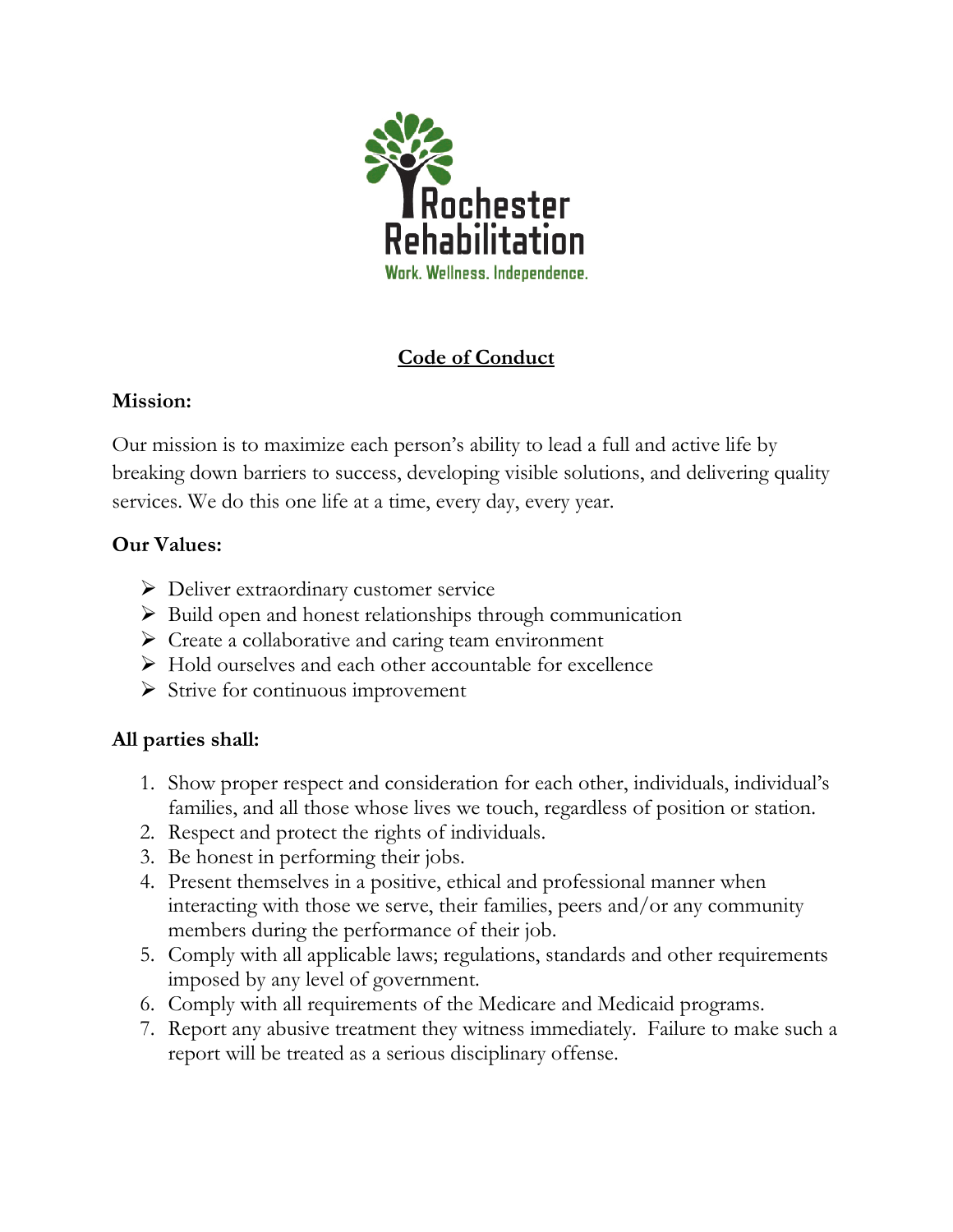- 8. Promptly report all suspected violations of the Code of Conduct, Compliance Guidelines/Plan, operational policies, laws or regulations to the Compliance Officer.
- 9. Report any unsafe working condition to a Director/Vice President immediately so the situation can be corrected.
- 10.Only employ or work with persons with proper credentials, experience and expertise to perform their job functions.
- 11.Observe safe work practices.
- 12.Maintain the agencies' integrity and reputation.
- 13.Deliver quality services through the use of qualified, competent employees.
- 14.Ensure compliance with required/mandatory training.
- 15.Provide services as defined by the individuals service plans.
- 16.Respect and protect the confidentiality of individuals' records and other personal information. The standards for confidentiality are clearly set in the HIPAA (Health Insurance Portability and Accountability Act) Policies. Any party that obtains information regarding the HIV status of other parties or individuals shall hold that information with the confidentiality defined in the HIV Policy. HIV related information will not be examined, removed, copied, disclosed or discussed with any party unless such party is authorized to access such information pursuant to Public Health Law. An intentional breach of confidentiality concerning any individual(s) may be grounds for dismissal.
- 17.Ensure confidential information obtained is held in confidence during their tenure and upon leaving the agency.
- 18.Report any observed misuse of the agencies property to a Director.
- 19.Only bill for services actually rendered and which are documented in the person's record. If the service must be coded, then only billing codes that accurately describe the services provided will be used.
- 20.Maintain complete and thorough clinical and billing records. Each employee is expected to check documentation prior to submission to ensure its accuracy.
- 21.Ensure reports and other information required to be provided to any federal, state, or local government agency is accurate, complete, and filed on time.
- 22.Take every reasonable precaution to ensure that their work is accurate, timely, and in compliance with federal and state laws and regulations and agency policies.
- 23.Ensure that no deficiency or error is ignored or covered up. Problems should be brought to the attention of those who can properly assess and resolve the problem.
- 24.Act promptly to investigate and correct the problem if errors in claims that have been submitted are discovered.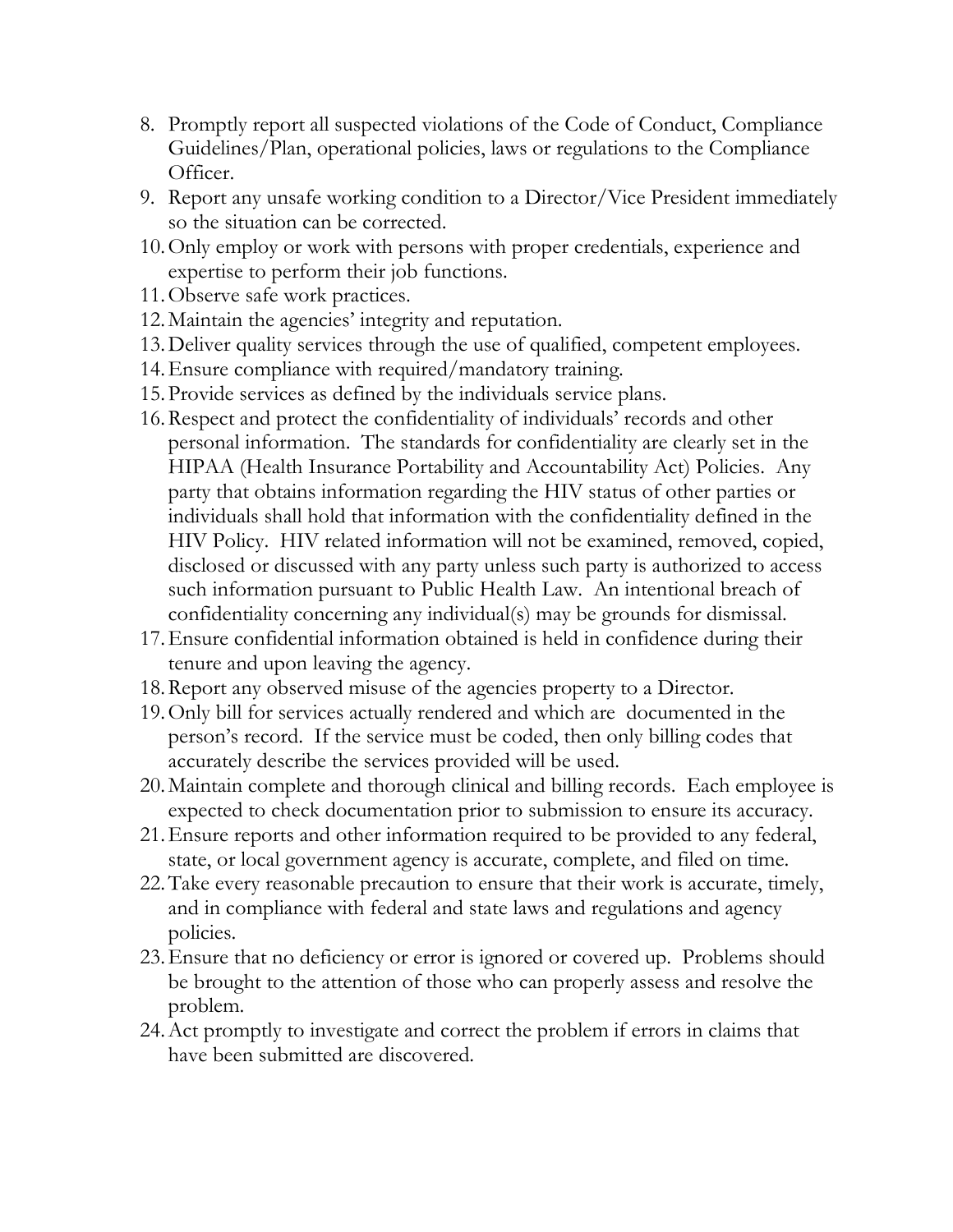#### All Parties Shall Not:

- 1. Accept or provide any gift, favor or entertainment if it will obligate or appear to obligate the person who receives it. Receiving or giving gifts of cash, cash equivalents, or gift cards is never allowed.
- 2. Abuse, mistreat, or neglect any individual. Should an allegation of abuse, mistreatment, or neglect be made against a party, the agency will take all necessary steps to protect the individual, while completing an investigation.
- 3. Display discriminatory treatment, harassment, abuse, or intimidation of others.
- 4. Distribute, sell, possess, purchase, or consume illegal substances or alcohol while working.
- 5. Come to work, or work if their ability to perform their job is impaired due the use of alcohol, a controlled substance, an illegal substance, a prescribed medication, or over the counter medication.
- 6. Use the agencies' or a individuals' resources for personal or improper purposes, or permit others to do so. Any improper financial gain to the employee through misconduct involving misuse of the agencies or individuals' property is prohibited, including the outright theft of property or embezzlement of money.
- 7. Reveal or use any confidential information concerning the agencies, for personal gain.
- 8. Carry firearms or other weapons on the grounds of the facility or while in the capacity of providing services to an individual.
- 9. Participate in any financial interaction with an individual or their family, which may be construed as exploitation of that individual or result in a greater benefit to the employee or volunteer than the individual.
- 10.Form inappropriate social relationships with individuals or engage in any form of sexual activity with an individual. Employees are not to supply pornographic or other sexually explicit materials to individuals. In those cases where an individual's treatment plan authorizes presentation of such materials to the individual, employees shall not infringe on the individual's rights to obtain said materials.
- 11.Borrow or take property from individuals for personal use.
- 12.Require an individual to carry out the duties of an employee unless such tasks are described in their service plan for the purpose of improving their skills.
- 13.Pursue any business opportunity that requires engaging in unethical or illegal activity.
- 14. Submit claims for payment or reimbursement of any kind that is false, fraudulent, inaccurate or fictitious.
- 15.Falsification of any record keeping to include, but not limited to, medical records and recorded time, that are used as the basis of submitting claims will not be tolerated.